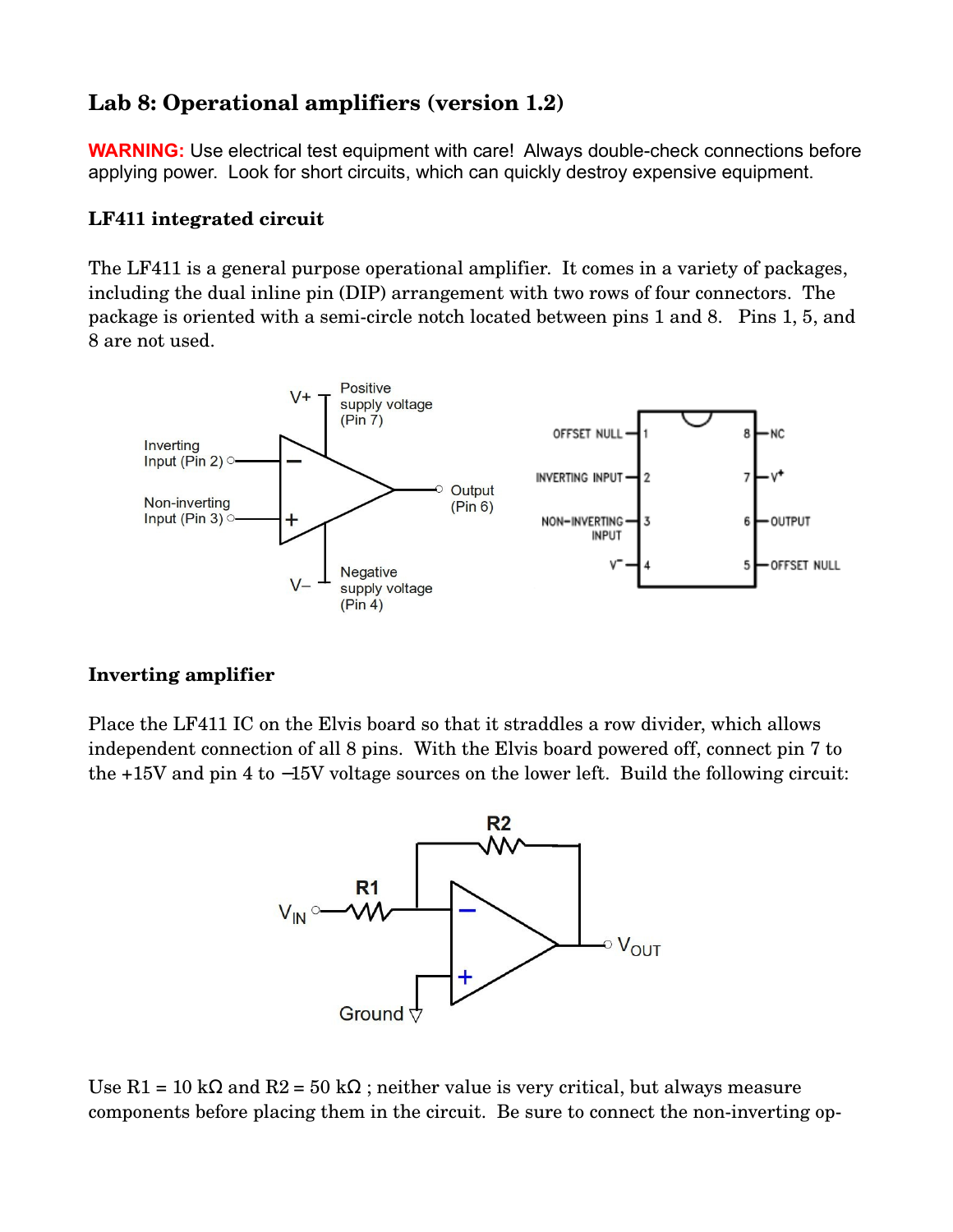amp input to the power supply ground on the Elvis board (adjacent to the ±15V DC supply pins). VIN is supplied by the function generator. Select the high impedance (High Z) mode using Utility: Output Setup: High Z. Then press Done. Setup the function generator to produce a 1 kHz sine wave with  $300 \text{ mV}$  p-p amplitude and zero offset. Make sure the negative lead of the EZ-hook input cable clips to circuit ground. Monitor the input signal on CH 1 of the oscilloscope (use BNC T-connector if desired) and display VOUT on CH 2 using a scope probe.

After double-checking the connections, power on the Elvis board. Measure and record the gain of this amplifier, which is the ratio VOUT/VIN. Also measure and record the phase of the two signals. Replace R2 with a value close to 30 kΩ and repeat the measurement. Do the same for R1=R2. List the results in a table showing R1, R2, gain, and phase for the three circuit configurations and show to instructor.

#### **Noninverting amplifier**

Build the following circuit, repeat the above three measurements for the same resistor values, and show the table to the instructor.



#### **Summing amplifier**

Configure the summing amplifier shown in the sketch below by selecting  $R_1 = R_2 = R_3 =$  $R_F = 10 \text{ k}\Omega$ . Connect the function generator with the same output configuration as above to  $V_1$  but leave the other inputs open. Record the gain and phase at  $V_{\text{OUT}}$ . Next connect the second input with a jumper wire between  $V_1$  and  $V_2$ , leaving  $V_3$  open. Record the output. Finally connect all 3 inputs to the function generator and record the output. Show the results table to the instructor.